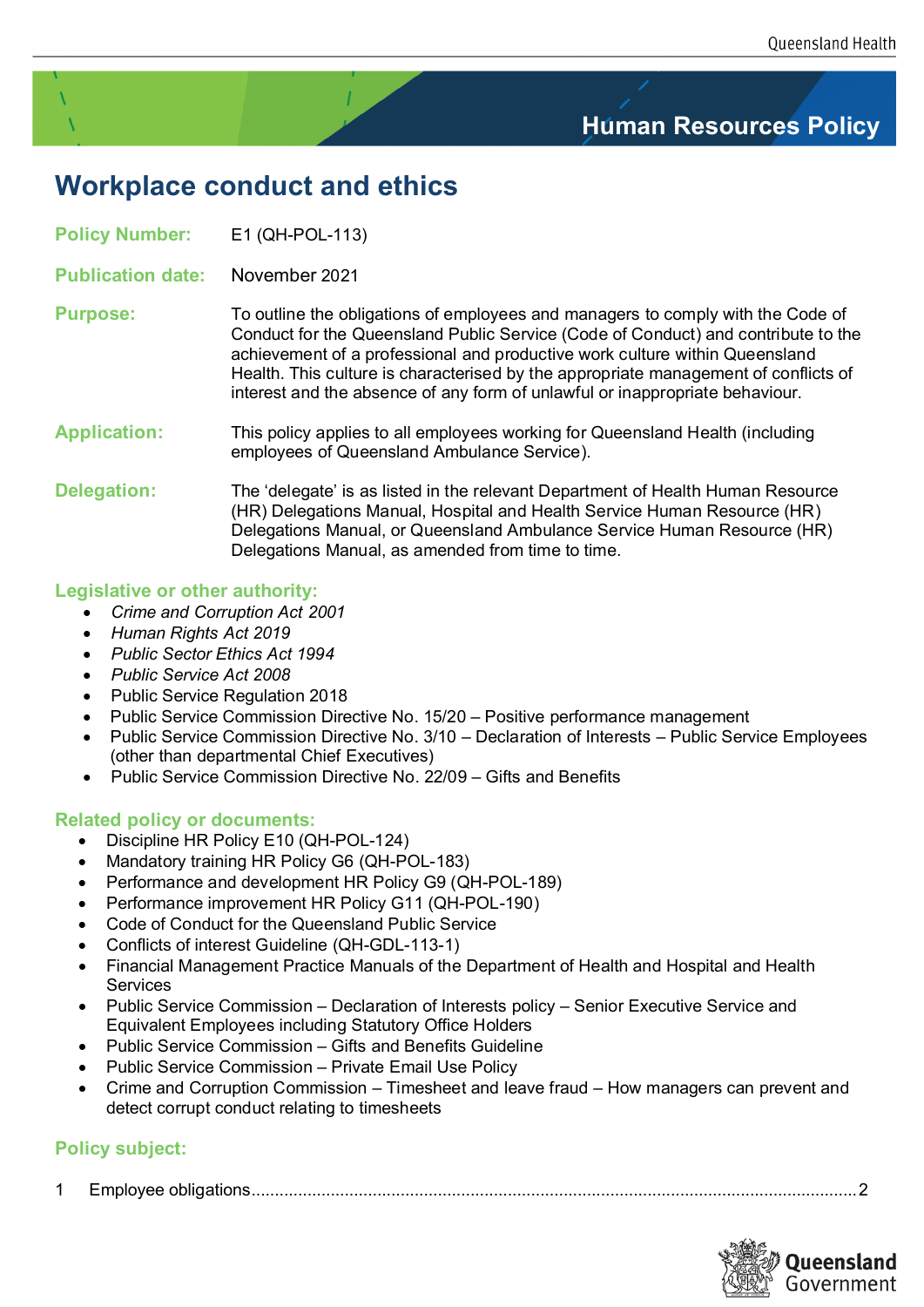## <span id="page-1-0"></span>**1 Employee obligations**

Queensland Health is committed to creating and maintaining an environment for patients, clients, visitors and employees which is professional, client responsive, inclusive, safe and free of any form of unlawful or inappropriate behaviour.

Section 26 of the *Public Service Act 2008* sets out the work performance and personal conduct principles for employees (extended to health service employees via Public Service Regulation 2018).

All Queensland Health employees have an obligation to ensure their conduct is appropriate and reflects the ethics principles, values and standards of conduct outlined in the Code of Conduct and the work performance and personal conduct principles prescribed in section 26(1) of the Public Service Act*.*

All employees also have an obligation to comply with relevant legislation, awards, certified agreements, agreements, directives, policies and standards, Queensland Health values and Queensland Health documents.

An employee's obligations extend to:

- the performance of an employee's official duties
- representation of Queensland Health at conferences, training events, on business trips or other work-related functions
- attendance at work-related social events
- when suspended or when specifically directed.

An employee who does not comply with their obligations may be subject to disciplinary action, which may include the termination of their employment.

A requirement to continue to comply with these obligations is to be included in all performance conversations and formalised through performance and development plans (PDPs).

Training about the ethics principles, values and standards of conduct outlined in the Code of Conduct is available to all employees. Refer to Mandatory training HR Policy G6 (QH-POL-183).

#### <span id="page-1-1"></span>**2 Workplace ethics**

There are many ethical challenges that employees encounter and deal with in undertaking their day to day work. The processes for dealing with ethical issues are guided by legislation, policy, delegations and the Code of Conduct. This policy is to be read in conjunction with these documents, including but not limited to the Conflicts of interest Guideline (as amended from time to time).

Employees have a responsibility to always conduct and present themselves in a professional manner and to ensure personal conduct displays integrity and impartiality and maintains public confidence in the Queensland public sector.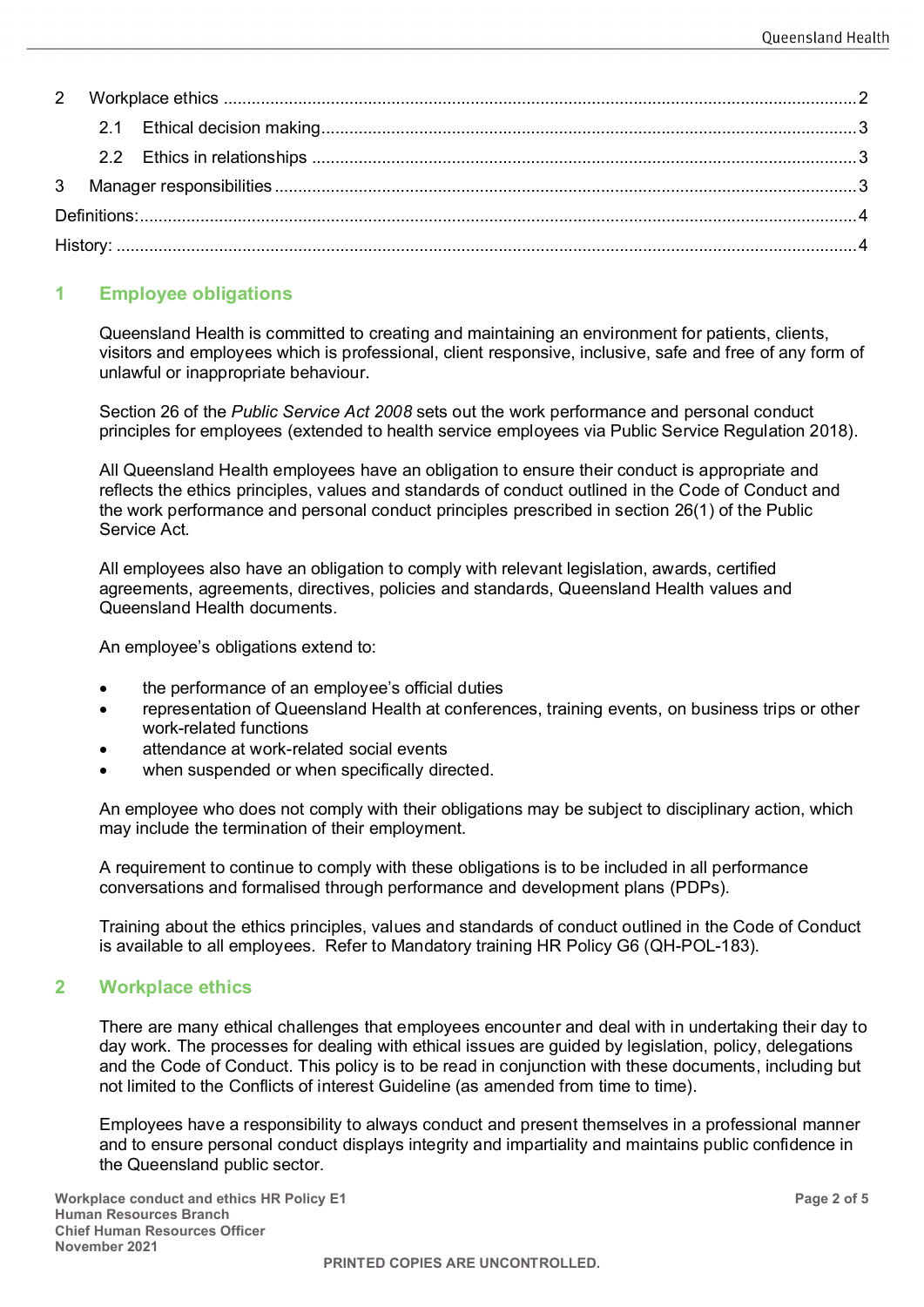Section 186 of the Public Service Act sets out an employee's obligations in relation to conflicts of interest (extended to health service employees via Public Service Regulation). Employees are required to identify and disclose any interests that could conflict, or may conflict, with the discharge of the employee's duties in accordance with the Public Service Act. Employees must ensure particular caution is taken when dealing with the giving and receiving of gifts and benefits, and identifying any actual, perceived or potential conflicts of interest. Conflicts of interest must be resolved, or appropriately managed fairly and effectively and in the public interest.

Concerns about possible breaches of the Code of Conduct should be reported to managers, local human resource (HR) units and/or the chief executive.

## <span id="page-2-0"></span>**2.1 Ethical decision making**

All employees are required to ensure their decisions are ethical, as there may be times an employee will need to make a decision or take actions that are not specifically covered in the Code of Conduct.

The decision-making requirements for employees include:

- a sound knowledge of public sector values, principles and processes
- robust skills to ensure decisions and actions are consistent with those values
- ensuring the employee identifies, discloses and manages any actual, perceived or potential conflicts of interest (refer to the Conflicts of interest Guideline)
- confidence to make and be accountable for such decisions and take required actions.

## <span id="page-2-1"></span>**2.2 Ethics in relationships**

Employees are required to exercise integrity in relationships with others (including other employees), by:

- ensuring relationships do not influence work, including identifying, disclosing and managing any actual, perceived or potential conflicts of interest (refer to the Conflicts of interest guideline)
- exercising appropriate judgement when working with others
- raising concerns about another employee's actions or conduct which could be considered inappropriate.

#### <span id="page-2-2"></span>**3 Manager responsibilities**

All managers have a special responsibility to support employees by leading by example and assisting employees to understand their responsibilities.

Managers must make fair, transparent and consistent decisions. Managers are accountable for decisions made in their areas of responsibility and must ensure they are effective, policy-aligned and supportive of public sector values and ethics.

Where appropriate, managers should endeavour to address concerning behaviour through local resolution in the first instance. In determining the action to be taken, the nature and seriousness of the concerning behaviour will be considered.

As prescribed by section 26 of the Public Service Act*,* a manager must take all reasonable steps to ensure each employee under the manager's management is aware of the following -

- (a) The work performance and personal conduct expected of the employee.
- (b) The values of the public service and of the Department/Hospital and Health Service in which the employee is employed.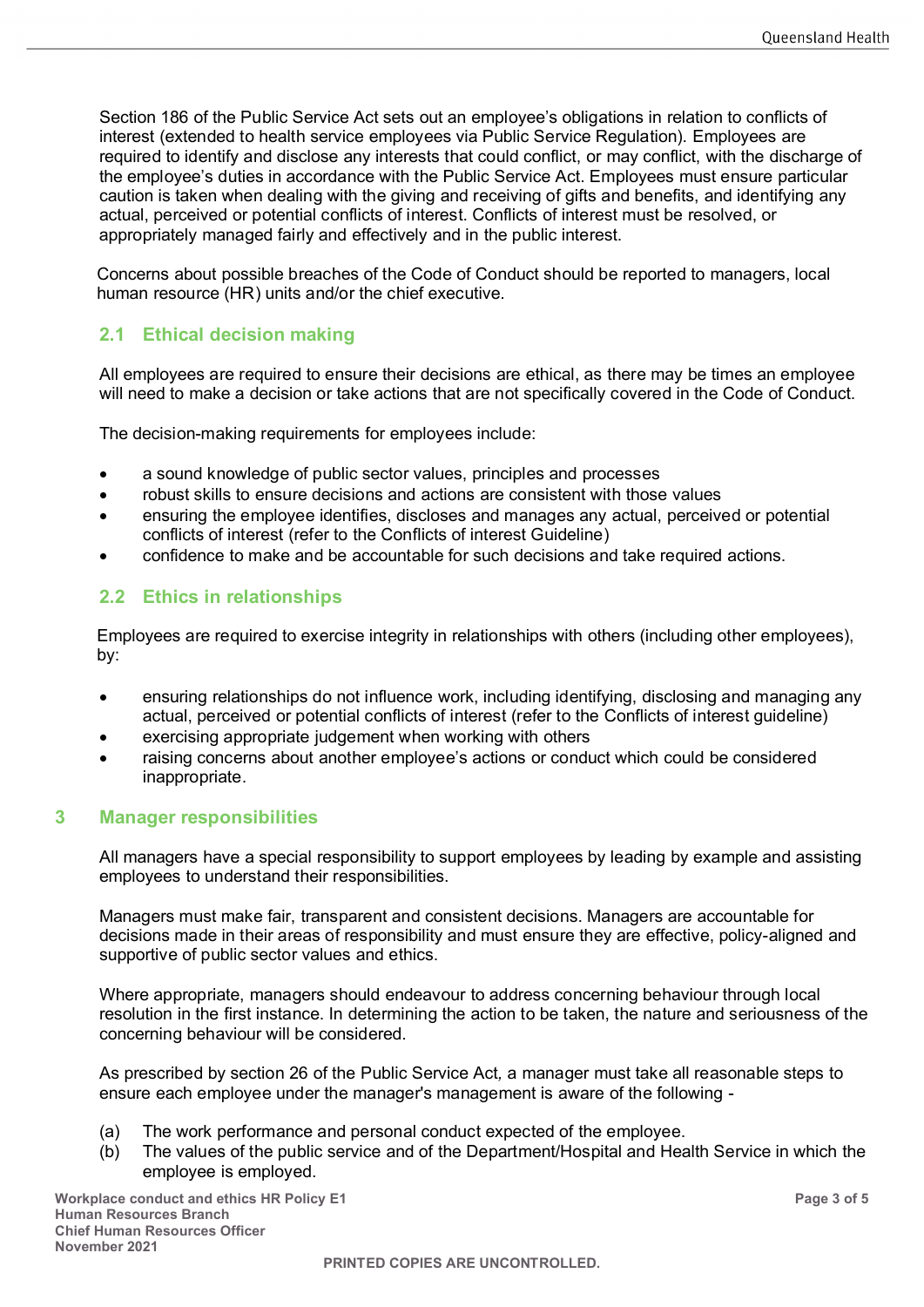(c) What constitutes corrupt conduct under the *Crime and Corruption Act 2001*.

Further, a manager must pro-actively manage the work performance and personal conduct of employees under the manager's management. The manager must take prompt and appropriate action to address cases of unacceptable work performance or personal conduct as they arise. Refer to the Performance and development HR Policy G9, Performance improvement HR Policy G11 and/or Discipline HR Policy E10.

#### <span id="page-3-0"></span>**Definitions:**

| Conflict of interest   | A conflict of interest occurs when private interests interfere, or appear<br>to interfere, with the performance of official duties.                                                                                                                                              |
|------------------------|----------------------------------------------------------------------------------------------------------------------------------------------------------------------------------------------------------------------------------------------------------------------------------|
|                        | Private interests include personal, professional or business interests,<br>as well as the interests of individuals that an employee associates<br>with, such as family, dependants and friends.                                                                                  |
|                        | Conflicts of interest fall into three categories:                                                                                                                                                                                                                                |
|                        | • Actual – there is a direct conflict between an employee's current<br>duties and their existing private interests<br>• Potential – the employee's duties and private interests could<br>conflict in the future                                                                  |
|                        | • Perceived – it could appear that the employee's private interests<br>could improperly influence the performance of their duties.                                                                                                                                               |
| Employee               | For the purposes of this policy, includes permanent, fixed term<br>temporary and casual employees, Visiting Medical Officers,<br>contractors, consultants, students, volunteers and others who<br>exercise power or control resources for and on behalf of Queensland<br>Health. |
| <b>Official duties</b> | Exercising the functions of an employee's position.                                                                                                                                                                                                                              |

#### <span id="page-3-1"></span>**History:**

| November 2021    | Policy:                                                                            |
|------------------|------------------------------------------------------------------------------------|
|                  | - updated to include references to conflicts of interest and                       |
|                  | associated guideline                                                               |
|                  | amended to update references and naming conventions.                               |
| <b>July 2020</b> | Policy:<br>$\bullet$                                                               |
|                  | - formatted as part of the HR Policy review                                        |
|                  | amended to update references and naming conventions                                |
|                  | application amended as a result of changes to the Hospital and                     |
|                  | Health Boards (Changes to Prescribed Services) Amendment                           |
|                  | Regulation 2019.                                                                   |
| March 2018       | • Policy:                                                                          |
|                  | - formatted as part of the HR Policy review                                        |
|                  | amended to update references and naming conventions                                |
|                  | updated to include section 26 of the Public Service Act.                           |
| May 2014         | Policy reviewed as part of the Queensland Ambulance Service                        |
|                  | (QAS) HR Policy Integration project.                                               |
|                  | Policy applicable to QAS employees.                                                |
|                  | Policy amended to reflect application to the Department of Health                  |
|                  | only.                                                                              |
| January 2014     | Policy redrafted and formatted as part of the HR Policy<br>Simplification project. |